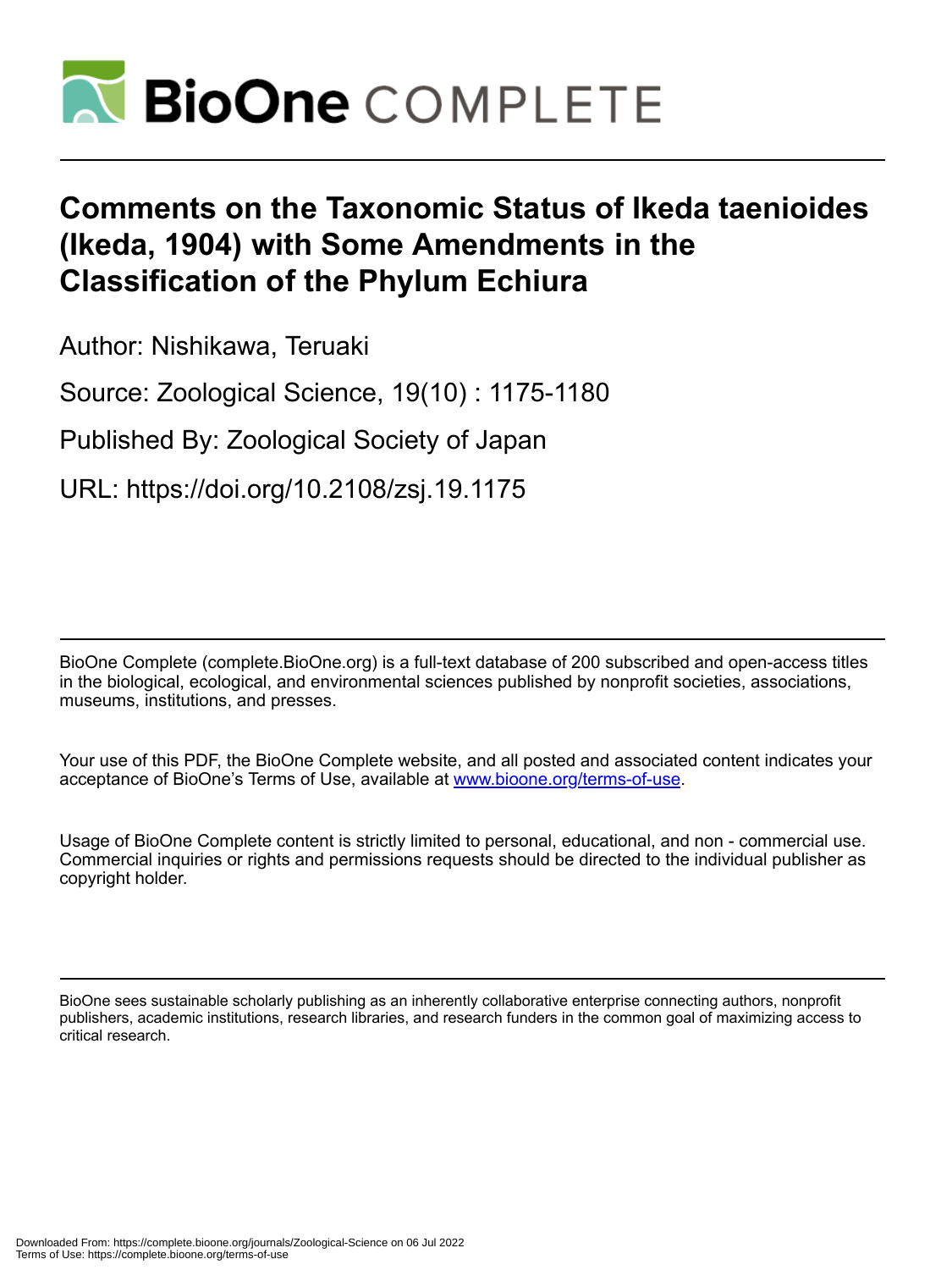# **Comments on the Taxonomic Status of** *Ikeda taenioides* **(Ikeda, 1904) with Some Amendments in the Classification of the Phylum Echiura**

Teruaki Nishikawa\*

*The Nagoya Univeristy Museum, Chikusa-ku, Nagoya 464-8601, Japan*

**ABSTRACT**—Examination of thin sections of trunk wall in an old specimen of *Ikeda taneioides* from Misaki, Sagami Bay revised previous false information about the wall musculature, actually consisting of outer circular, middle longitudinal, and inner-most oblique layers, like all other echiurans. This finding, together with the reexamination of relevant museum specimens, led to some taxonomic changes. These include that the definition of the genus *Ikeda* was amended to be a senior synonym of *Prashadus*; the family Ikedidae was regarded as a junior synonym of the family Echiuridae; and the order Heteromyota, erected virtually for *I. taenioides*, was abolished. Non-discovery of males and some other features in the amended genus *Ikeda* were noted with reference to its possible relationship with the family Bonelliidae.

**Key words:** Echiura, Taxonomic revision, *Ikeda taenioides*, *Prashadus*, Abolishment of order Heteromyota

#### **INTRODUCTION**

The phylum Echiura, if this taxonomic rank is accepted in spite of current influencial objections (e.g., McHugh, 1997, Nielsen, 2001; but also see Rouse and Fauchald, 1998), is usually classified into the 3 orders, Echiuroinea Bock, 1942 (with the 2 families Echiuridae Quatregages, 1847 and Bonelliidae Lacaze-Duthiers, 1858 having many genera and species), Xenopneusta Fisher, 1946 (with one family Urechidae Monro, 1927 comprising only 4 species of the genus *Urechis*), and Heteromyota Fisher, 1946 (with one family Ikedidae Bock, 1942 with a single named species shown below) (see Stephen and Edmonds, 1972, Edmonds, 2000; for objections see DattaGupta, 1976, DattaGupta and Menon, 1976; and for family names and authorships see Nishikawa, 1998). Saxena (1983) established a new order Bonelloinea only for the family Bonelliidae, although this classification has not been subsequently followed.

The order Heteromyota was "based on the remarkable genus *Ikeda* Wharton, 1913 ...[with its] Type, *Thalassema taenioides* Ikeda, 1904", because "the arragement of muscle layers is different from that of all other echiuroids [=echiurans] and indicates a long separation from typical stock" (Fisher, 1946, p. 220). That is, in *Ikeda taenioides* (Ikeda, 1904) the "longitudinal [muscle] layer of body wall lying out-

\* Corresponding author: Tel. +81-52-789-5761; FAX. +81-52-789-5896. E-mail: nishikawa@num.nagoya-u.ac.jp side of both the circular layer and inner oblique layer, while in all the other echiuroids [=echiurans] the longitudinal layer lying between outer circular layer and inner oblique layer" (Fisher, 1946, p. 220). Nomenclatural problems and proposals regarding *I. taenioides* were presented elsewhere (Nishikawa, 2001).

This order has generally been recognized valid (see, e.g., Nishikawa, 1992, Pilger, 1993, McKenzie and Hughes, 1999, Edmonds, 2000; for silent objections see DattaGupta, 1976, DattaGupta and Menon, 1976). Soft-bodied worms such as nemerteans, annelids, sipuncluans, and even echiurans usually have outer circular and inner longitudinal muscle layers below the epidermis (see, e.g., Fretter and Graham, 1976). Therefore, the mentioned peculiar arrangement, if actually present, might merit such a high taxonomic category as an order in the Phylum Echiura.

Current tendencies to claim the lowering of taxonomic rank of echiurans urged me to reexamine the actual nature of the peculiar arragement. Although failing to examine the name-bearing types which appear to be lost and the newly collected specimens, I fortunately found the museum specimens referable to *I. taenioides* collected about 100 years ago from the type locality (Misaki, Sagami Bay). Here I give a result of detailed observations on trunk wall structure of these specimens, as well as the specimens of *Ikeda* sp. described by Edmonds (1987) without any references to the muscular arrangement, and *Prashadus pirotansis* (Menon and DattaGupta, 1962) of the family Echiuridae, similar to *I. taenioides* if putting the arrangement aside.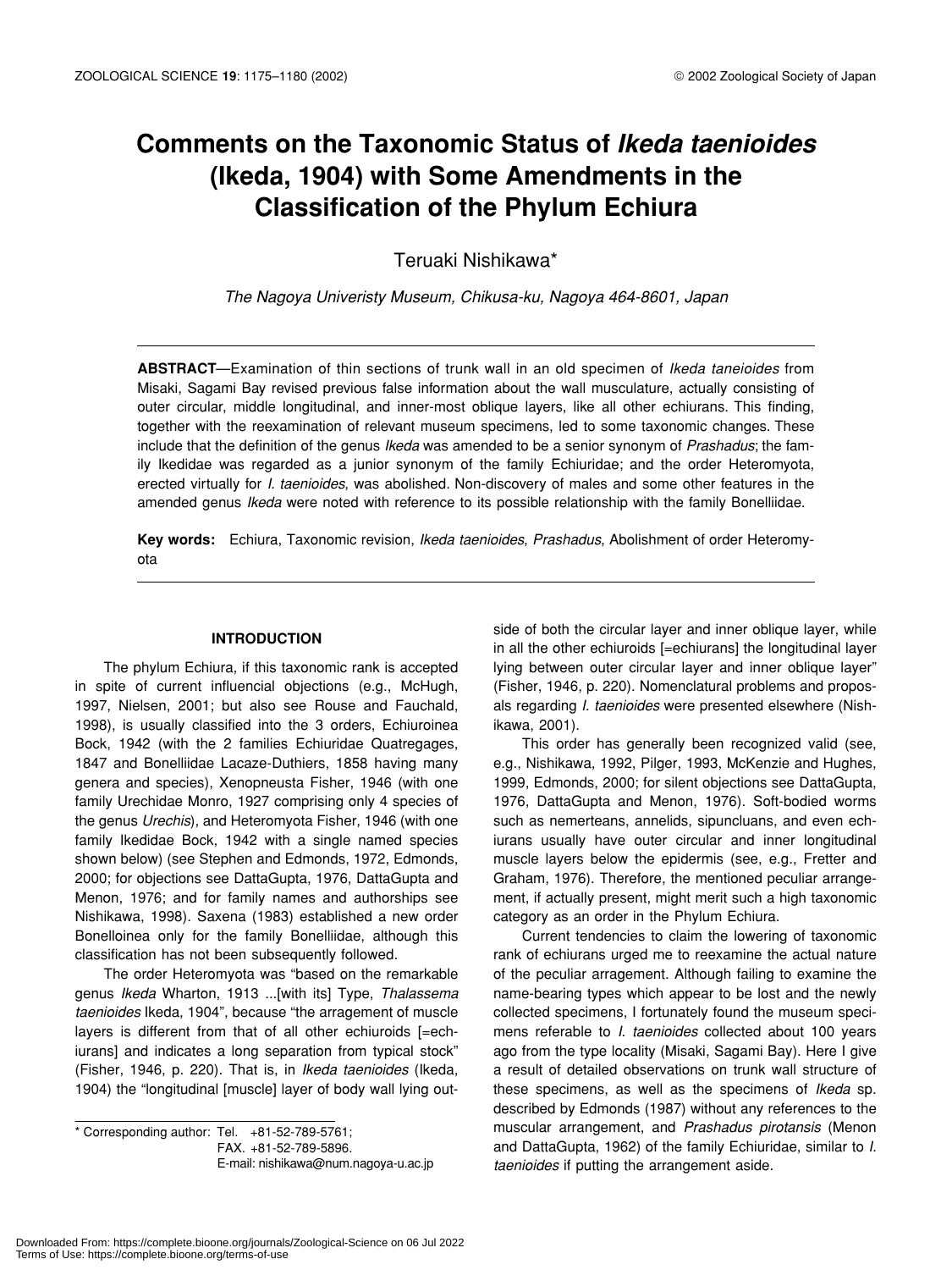In the present study, I am adopting the echiuran terminology given by DattaGupta and Singh (1976) and Saxena (1983), "gonoduct" and "gonostome", instead of "nephridium" and nephrostome", respectively, because "an excretory function — has not been demonstrated" for the organ historically called nephridium (Pilger, 1993, p. 226). This organ works only for collecting ripe gametes (through the gonostome) from the coelomic fluid and storing them until spawning through the gonopore (see Pilger, 1993).

## **MATERIALS**

*Ikeda taenioides* Among the echiuran collection of 17 bottles in UMUT (=The University Museum, University of Tokyo), the 4 bottles, UMUTZ-Ecur-1, -8, -9, -12 were referable to *Ikeda taenioides*; of these, only the UMUTZ-Ecur-1 was good for detailed examination of internal structure. This material, labeled "*Thalassema halotan*., Dec. 24th, 1901, Moroiso", consisted of 3 fragments (#1–#3), with #1 and #2 coming probably from an individual; a small piece of posterior-most part of the fragment #2 was cut off with permission of UMUT for serial thin sections so as to include relevant part of ventral nerve cord.

According to Ikeda (1907, p. 18), *T. taenioides* Ikeda, 1904 was established for "six specimens" collected "during October and November 1901" in the inlet of Moroiso, Misaki, Sagami Bay. Although collected from Moroiso, the UMUTZ-Ecur-1 material cannot be allotted to any of the 6 syntypes, because the former was collected in December (see above). The second part of the label name "*Thalassema halotan*." of Echiura-1 obviously represents the abbreviation of *halota*[*e*]*niai* which is an earlier unused name proposed by Ikeda (1901) and is to be suppressed for conservation of currently used binomen *I. taenioides* (see Nishikawa 2001). Therefore, the material was probably identified by Iwaji Ikeda himself just after its collection in December, 1901.

*Ikeda***. sp**. SAM (=South Australian Museum) E-1509, "*Ikeda* sp.", St. Vincent Gulf, South Australia, 9–10 m deep, described as *Ikeda* sp. by Edmonds (1987, pp. 135–136), an incomplete individual having 10 mm basal part of proboscis and 330 mm incomplete trunk (posterior part missing). With permission of SAM, a small piece of trunk wall was cut off for serial thin sections so as to include relevant part of ventral nerve cord.

*Prashadus pirotansis* NMS (=National Museums of Scottland) 1967.32, labeled as "*Ikedosoma pirotansis* Menon and DattaGupta 1962, Pirotan Island (Gulf of Kutch), Oct. 1965, coll. by P. K. B. Menon, Topotype", 2 inds; only the larger ca. 150 mm one was examined. (Another specimen registered as NMS 1974.48.1, collected from Pirotan Island, was too damaged to examine.); these two materials were referred to, though not described, by Hughes and Crisp (1976). "The holotype is deposited in the Museum of the Zoology Department of Birla College" (Menon and DattaGupta, 1962, p. 307) until 1973 (K. R. Chandhoke, person. comm.), but since then the whereabouts remained unknown.

# **RESULTS**

# *Ikeda taenioides*

In the specimen composed of the fragments #1 and #2 of UMUTZ-Ecur-1, the incomplete proboscis is 140 mm long and the incomplete trunk is 650 mm long; interbasal muscle is present between a pair of ventral setae; ca. 45 mm long region of anterior part of trunk is furnished with a great number of gonoducts (containing eggs) arranged very crowdedly, their exact number is uncountable due to injury; undamaged gonoducts are tubular in shape, each with a gonostome situated distally. The large body size and a great number of gonoducts with distally situated gonostomes are consistent with the original and supplementary descriptions of *Ikeda taenoiodes* given by Ikeda (1904, 1907) which show that the trunk reaches 40 cm long with up to 150 cm long proboscis and that the number of gonoducts is ca. 200– 400 in total. Trunk musculature consists of outer circular, middle longitudinal, and inner-most thin oblique layers (Fig. 1A–C), unlike the detailed description of name-bearing types given by Ikeda (1907) as shown below. Ikeda (1904, 1907) noted the five narrow externally visible longitudinal lines due to the special thickenings of the continuous, nonfasciculate sheet of longitudinal muscle. This was confirmed by my observation of thin sections (Fig. 1B–C).

#### *Ikeda* **species from Australia**

Additional notes to the description given by Edmonds (1987) are as follows. The trunk wall musculature consists of outer-most circular, middle longitudinal, and inner-most thin oblique layers (Fig. 1D–E); interbasal muscle is indiscernible due to heavy damage to setal region; a certain number of gonoducts missing due to injury, and the number of remaining ones is ca. 50 on the left side and ca. 40 on the right, crowdedly arranged roughly in a row along each side of ventral nerve cord; the gonostome is situated ditally at the top of distal elongation of each gonoduct. According to Edmonds' (1987) description, the "longitudinal musculature grouped in 5 bands prominent externally" (p. 136). My reexamintion also recognized the 6 (instead of 5) longitudinal lines recognizible externally in the trunk wall, irrelevant to the presence or absence of epidermal papillae. These "lines" are represented by very obscure thickenings of longitudinal muscle layers (Fig. 1D, arrows). Longitudinal musculature comprises a continuous sheet of nearly the same thickness throughout trunk's contour, instead of being fasciculated. Anal vesicles are unknown due to lack of posterior end of trunk.

# *Prashadus pirotansis*

The examined specimen with 30 mm long proboscis and 120 mm long trunk, was compared well with the original description of this species given by Menon and DattaGupta (1962) and the subsequent one by Hughes and Crisp (1976). Trunk wall musculature is composed of outer circular, middle longitudinal, and inner-most thin oblique layers; the longitudinal muscule layer is much thicker than the circular one. Each of the 3 layers is continuos, without any thickenings. The interbasal muscle is present as described by DattaGupta and Menon (1976) and Hughes and Crisp (1976). Gonoducts are at least 20 in total number (probably lacking posterior ones due to injury), arranged roughly in pairs on each side of ventral nerve cord, and full of eggs; wall of gonoducts is very thin and fragile. The gonostome is situated at the top of distal elongation of each gonoduct. A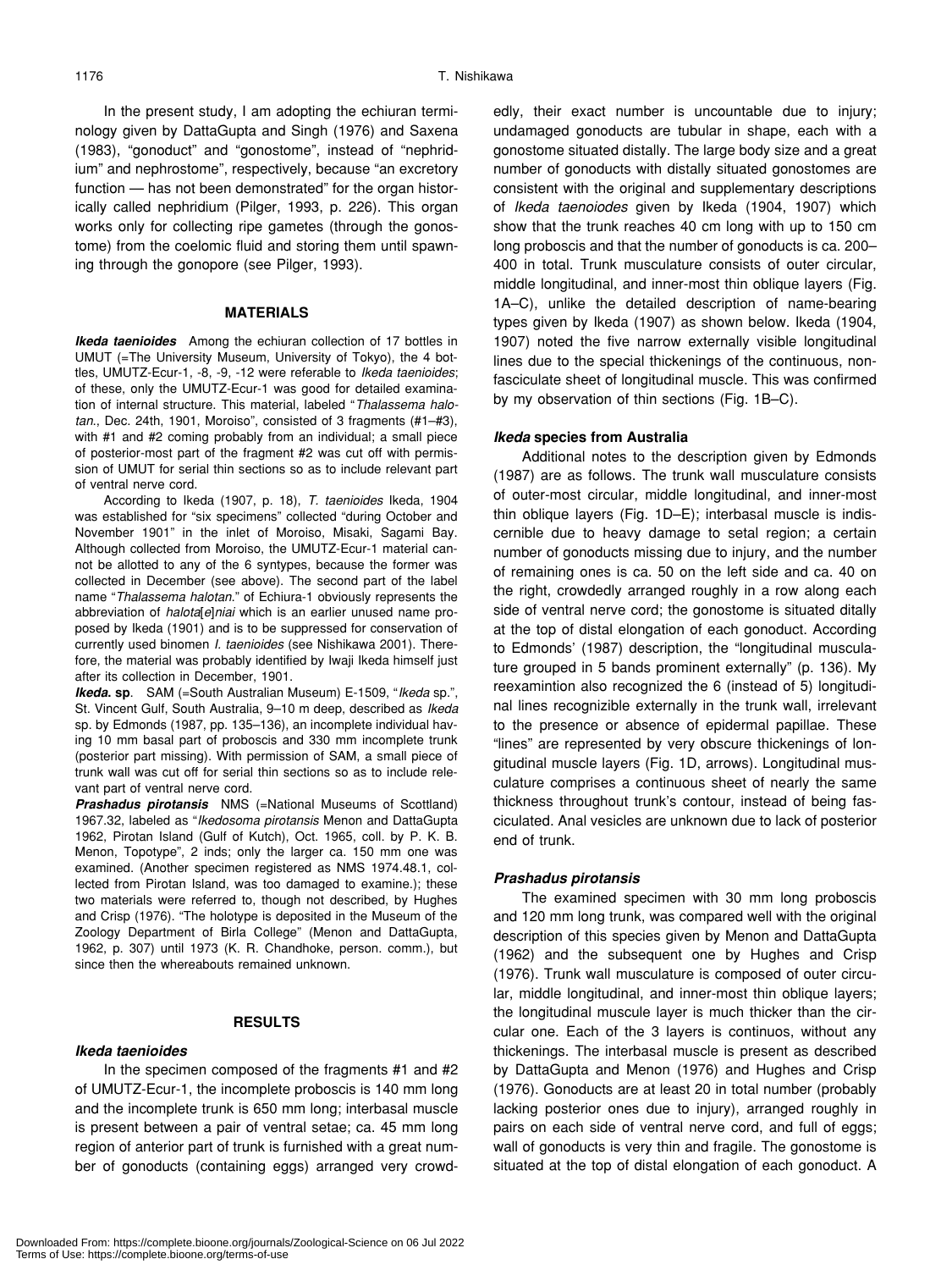

**Fig. 1.** Transverse section of trunk wall. A–C: *Ikeda taenioides* from Misaki, Sagami Bay (UMUTZ-Ecur-1). D–E: *Ikeda* species sensu Edmonds (1987) from South Australia (SAM E-1509). B and E, enlargement of mid-ventral part in A and D, respectively; C, enlargement of a thicken part of the wall situated ventro-laterally in A. c, circular muscle layer; e, epidermal papilla; l, longitudinal muscle layer; m, mesentery and ventral vessel; o, oblique muscle layer; v, ventral nerve cord. Arrows indicate longitudinal lines seen from the trunk surface, probably corresponding to the thickinings (\*) of longitudinal muscle layers. Scales for A and D indicating 250 µm, for B, C, and E 100 µm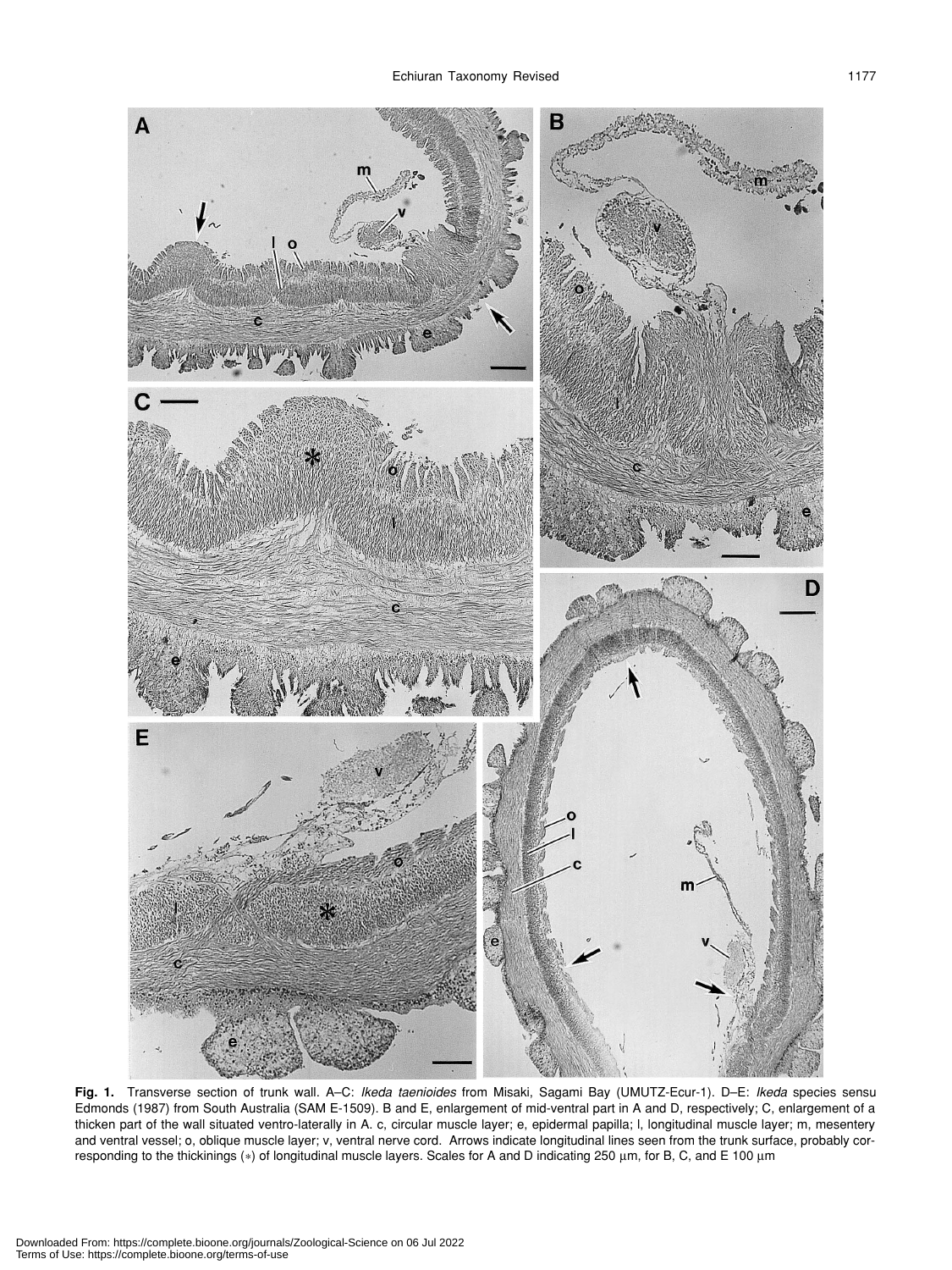pair of anal vesicles are densely furnished over the surface with much elon gated tubules as shown by Menon and DattaGupta (1962, fig. 3).

# **DISCUSSION**

# **Trunk wall musculature in** *Ikeda taenioides*

Ikeda's (1904) original description lacks information about the arrangement of circular, longitudinal, and oblique muscle layers. However, according to Ikeda's (1907) supplementary descriptions of name-bearing types, "the strongly developed muscular layer is of the usual composition, consisting, as it does, of the longitudinal (fig. 26, l. m.), the circular (c. m.) and the oblique systems." (p. 24). The mentioned figure 26 of plate 3, representing "a transverse section" according to his explananation of the figure, clearly shows the peripheral position of longitudinal layer in relation to the circular one. The present reexamination of the specimen from the type locality and identified as "*Thalassema halotan*." (= *I. taenioides*) by its authour Ikeda himself shows that the trunk musculature is really "of the usual composition", comprised of outer circular, middle lon gitudinal, and inner-most oblique layers. His figure 26 may well have come from a longitudinal, not transverse section. Thus, *Ikeda taenoides* is the same as the remaining echiurans with regards to the trunk wall musculature.

Then, *I. taenioides* can be compared with echiurans having many gonoducts with gonostomes situated distally, that is, *Ikeda* species sensu Edomonds (1987) and *Prashadus pirotansis*, the latter belonging to the family Echiuridae of the order Echiuroinea. Judging from previous relevant descriptions and my actual examinations of specimens, the former (*Ikeda* species) is similar to *I. taenioides* in the giant body size, the existence of interbasal muscles and the narrow longitudinal lines (due to thickenings of continuous, non-fasciculate longitudinal muscle layers), the trunk musculature, and the great number of gonoducts. The latter species is referred to below.

# **Considerations on** *Prashadus pirotansis*

*Ikedosoma pirotansis* Menon and DattaGupta, 1962 was established for the holotype and 2 paratypes of a large echiuran (74 cm or longer in preserved state, including proboscis) with long proboscis in living and 20 pairs of gonoducts, collected from the intertidal muddy flat in Pirotan Island, Gulf of Kutch, India. The large body size with elongated proboscis and the distal position of gonostomes in *I. pirotansis* are highly reminiscent of *Ikeda taenioides*; however, the original description lacked any information about the trunk wall musculature. Stephen and Edmonds (1972) erected a new genus *Prashadus* for *Ikedosoma pirotansis* on the ground that "this genus is unique in the family Echiuridae on account of the distal position of its nephrostome [=gonostome]" (Stephen and Edmonds, 1972, p. 463). Another genus *Rubricelatus* was erected also for *Ikedosoma pirotansis* by DattaGupta and Menon (1976). This genus can

clearly be regarded as a junior objective synonym of the genus *Prashadus*.

Based on thin sections of their material of *Rubricelatus pirotansis* [=*Prashadus pirotansis*], DattaGupta and Menon (1976) claimed the normal arrangement of body wall musculature (consisting of outer circular, middle longitudinal, and inner-most oblique layers) and the continuous texture of longitudinal muscle layer. Further, Hughes and Crisp (1976) gave a detailed description of *P. pirotansis* for newly collected specimens from the Arabian Gulf, which revealed also the normal arrangement of body wall musculature, the continuous texture of each layer, and the occurrence of "15 to 30 nephridia [=gonoducts] on each side; (p. 237) arranged almost always in pairs. In the present study the type series was unavailable, but I could examine a specimen identified as *I. pirotansis* by Menon, one of the authors, and confirmed the normal arragement of the musculature, the continuous texture in each muscle layer, and the presence of at least 20 gonoducts in total.

# **Amalgamation of the genera** *Ikeda* **and** *Prashadus*

As shown above, *Ikeda taenioides* and *Prashadus pirotansis* are distinguishable from each other only by the differences in the number of gonoducts (200–400 in total in the former, instead of up to 30 on either side in the latter) and in the thickenings of non-fasciculate longitudinal muscle layer recognizible as longitudinal lines on the outer surface of the trunk (present in the former, absent in the latter). These differences don't seem to merit a generic distinction, if taking all the genera of the family Echiuridae into account. The genus *Prashadus* is regarded here as a junior synonym of the genus *Ikeda* with its amended description as follows:

## Genus *Ikeda* Wharton, 1913

- *Ikeda* Wharton, 1913, p. 261 (type species by monotypy: *Thalassema taenioides* Ikeda, 1904)
- *Prashadus* Stephen and Edmonds, 1972, pp. 462–463 (type species by original designation: *Ikedosoma pirotansis* Menon and DattaGupta, 1962)
- *Rubricelatus* DattaGupta and Menon, 1976, pp. 137–138 (type species by original designation: *Ikedosoma pirotansis* Menon and DattaGupta, 1962)

*Diagnosis* (amended in the present study): Echiurans of the family Echiuridae, having the elongated, simple proboscis; the trunk musculature of normal composition (consisting of outer circular, middle longitudinal, and inner-most oblique layers); all the 3 layers as continuous, non-fasciculate sheets; a few longitudinal thickenings of longitudinal muscle layer present or absent; the interbasal muscle present; many (up to 200–400 in total) gonoducts along ventral nerve cord; and the gonostome located distally.

*Remarks*: This genus is unique among the echiurans of the family Echiuridae in the distal position of gonostomes. A large number of gonoducts may be reminiscent of other echiurid genera *Ochetostoma* (up to 7 pairs) and *Ikedosoma* (3– 8 groups each of 1–4 gonoducts on each side), but the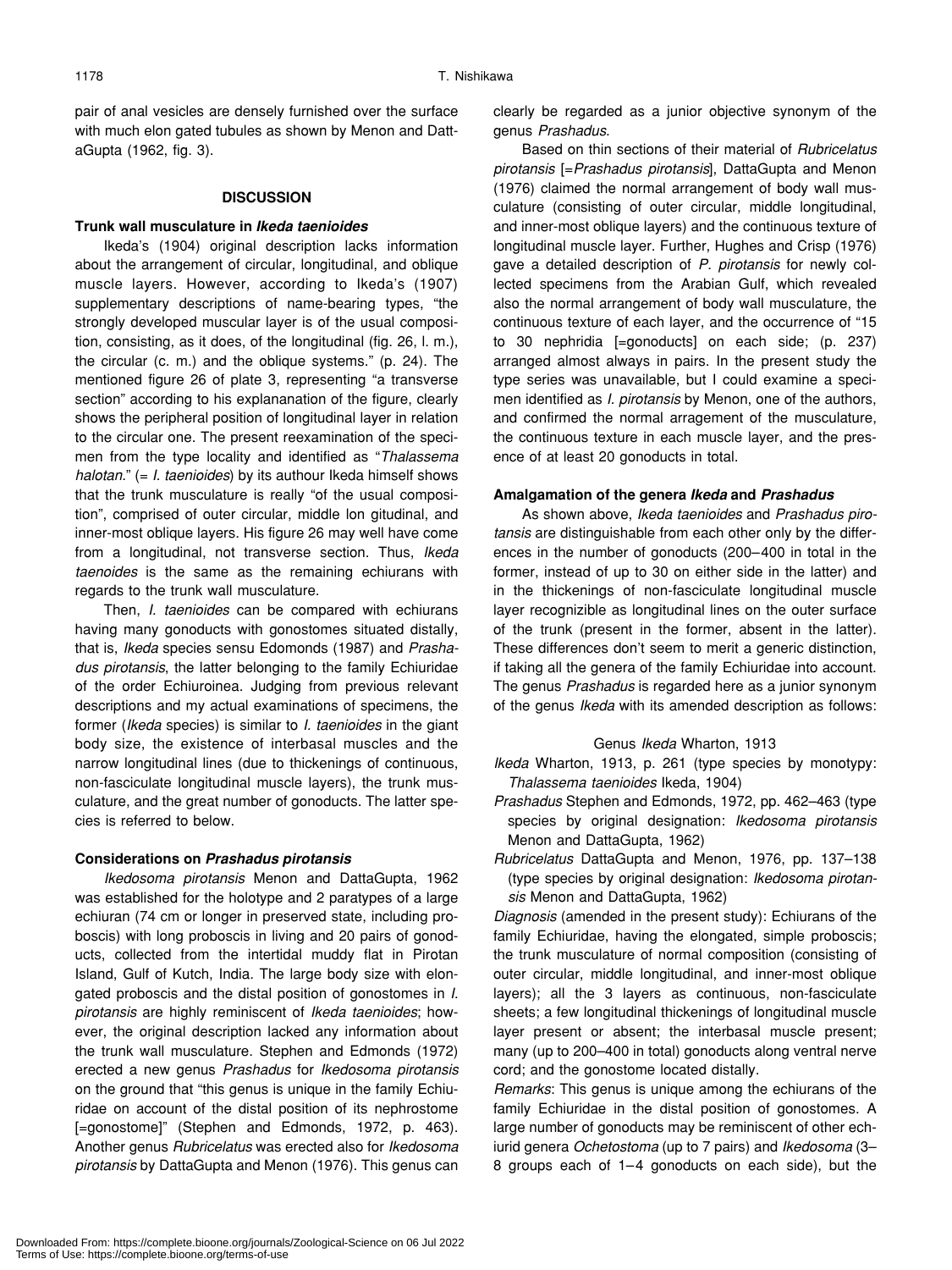gonostomes in these genera are situated basally. *Ikeda* species sensu Edmonds (1987) obviously fits well with the amended definition of the genus Ikeda, having an intermediate number of gonoducts (at least ca. 90 in total) between *I. pirotansis* (30 or more) and *I. taenioides* (200–400). An antarctic specimen referred to as *Prashadus* species by Saiz-Salinas (1996) can also be included in *Ikeda*; the specimen is distinguishable from the congeners by its smaller number of gonoducts (10 in total).

*Species included*: *Ikeda taenioides* (Ikeda, 1904) so far recorded from Japanese coasts, intertidal to ca. 10 m (Ikeda, 1904, 1907, Sato, 1931); *Ikeda pirotansis* (Menon and DattaGupta, 1962) from Indian coasts, intertidal (Menon and DattaGupta, 1962, DattaGupta *et al*., 1963, DattaGupta and Menon, 1976, Haldar, 1981) and Arabian Gulf, intertidal (Hughes and Crisp, 1976); *Ikeda* species from South Australia, 9-10 m (Edmonds, 1987); *Ikeda* species from the Antarctic, 99 m deep (as *Prashadus* sp., Saiz-Salinas, 1996).

# **Accompanying taxonomic changes**

The following taxonomic amendments are proposed here: the family Ikedidae Bock, 1942 (the type genus by monotypy: *Ikeda* Wharton, 1913) is regarded as a junior synonym of the family Echiuridae Quatrefages, 1847 (the type genus: *Echiurus* Guérin-Méneville, 1831) of the order Echiuroinea Bock, 1942; and the order Heteromyota Fisher, 1946 is abolished.

Thus, the phylum Echiura consists of the two orders, Echiuroinea Bock, 1942 (with the 2 families Echiuridae and Bonelliidae) and Xenopneusta Fisher, 1946 (with one family Urechidae).

# **Suggestions on phylogenetic position of** *Ikeda*

All the informative specimens of the genus *Ikeda* were females, with eggs included in the gonoducts: i.e., in *I. taenioides*, Ikeda's (1904, 1907) 6 specimens, as well as another specimen in the present material; in *I. pirotansis*, Menon and DattaGupta's (1962) 3 specimens and Hughes and Crisp's (1976) 8 specimens; in *Ikeda* species sensu Edmonds (1987), one specimen; and in *Ikeda* species sensu Saiz-Salinas (1996), one specimen. Non-discovery of males in the genus *Ikeda* may naturally give rise to such a question that the genus be a member of the family Bonelliidae with a remarkable sexual dimorphism represented by the dwarf males.

Another similarity between *Ikeda* and bonelliids concerns the position of gonostomes. Actually, many bonelliid genera (such as *Vitjazema*, *Biporus*, *Pseudobonellia*, *Bonelliopsis*, *Metabonellia*, *Eubonellia*, *Ikedella*, *Dattaguptus*, and *Charcotus*) have distally-situated gonostomes, while the only genus showing this attribute in the echiurids is *Ikeda*. Furthermore, in *I. taenioides*, according to Ikeda (1907, p. 35), the tubules over anal vesicles are "either simple or are divided into 2–5 branches". Also in *Ikeda* species sensu Saiz-Salinas (1996), the anal vesicles bear "several primary branches at irregular intervals" (p. 367). These are highly

reminiscent of "usually branching, dendritic or arborescent" anal vesicles in bonelliid females (Stephen and Edmonds, 1972, p. 354).

On the other hand, bonelliid females have only "one or two (rarely three)" gonoducts (loc. cit.), in which the genus *Ikeda* (with 10 or far more gonoducts) is markedly different from the bonelliids. Eventually, comprehensive molecular and morphlogical analyses of a broad range of echiurans including *Ikeda* and some bonelliid specimens (together with relevant annelids) will give us a new perspective on the evolution and phylogenetic significance of such reproductive attributes as the sexual dimorphism with dwarf males and the existence of many gonoducts with distally-situated gonostomes.

# **ACKNOWLEDGEMENTS**

I would like to express my cordial gratitude to Prof. E. B. Cutler of Harvard University for critical reading of the manuscript, and to Drs. G. Murina of the Ukrainian Academy of Science, R. Biseswar of the University of Durban-Westville, J. I. Saiz-Salinas of the Universidad del Pais Vasco, J. Staton of the University of South Carolina, and an anonymous referee for improving the manuscript, and to Ms. M. Nozaki and Ms. M. Iritani of Nagoya University for thin sections. Sincere thanks are also due to Dr. R. Ueshima of the University of Tokyo, Dr. F. Ware of National Museums of Scotland, Dr. T. Laperousaz of South Australian Museum, for the loan of specimens with the permission to dissect and/or make thin sections, to Dr. T. Sato of the University of Tokyo and Dr. K. Torigoe of Hiroshima University for information about the name-bearing types of *Ikeda taenioides*, and to Dr. K. R. Chandhoke of Birla Institute of Technology and Science for infomation about the holotype of *Prashadus pirotansis*. The present study was supported partly by a Grant-in-Aid for University and Society Collaboration of MEXT (No. 12794018; headed by Dr. M. Morisawa).

# **REFERENCES**

- DattaGupta AK (1976) Classification above the generic level in echiurans. In "Proceedings of the International Symposium on the Biology of the Sipuncula and Echiura Vol 2" Eds by ME Rice, M Todorovic, Naucno Delo Press, Belgrade, pp 111–118
- DattaGupta AK, Menon PKB (1976) The status of the species *Ikedosoma pirotansis* Menon and DattaGupta and a possible rearrangement of the genera under families. In "Proceedings of the International Symposium on the Biology of the Sipuncula and Echiura Vol 2" Eds by ME Rice, M Todorovic, Naucno Delo Press, Belgrade, pp 135–141
- DattaGupta AK, Menon PKB, Johnson P (1963) Echiurans from Indian waters with the descriptions of two new species. Ann Mag Nat Hist ser13 6: 57–63
- DattaGupta AK, Singh S (1976) Morphological and histological studies on the segmental organs of a few echiurans. In "Proceedings of the International Symposium on the Biology of the Sipuncula and Echiura Vol 2" Eds by ME Rice, M Todorovic, Naucno Delo Press, Belgrade, pp 159–170
- Edmonds SJ (1987) Echiurans from Australia (Echiura). Rec S Aust Mus 32: 119–138
- Edmonds SJ (2000) Phylum Echiura. In "Polychates & Allies: The Southern Synthesis. Fauna of Australia vol. 4A" Ed by PL Beesley *et al*., CSIRO Publishing, Melbourne, pp 353–374
- Fisher WK (1946) Echiuroid worms of the North Pacific Ocean. Proc US Nat Mus 96: 215–292